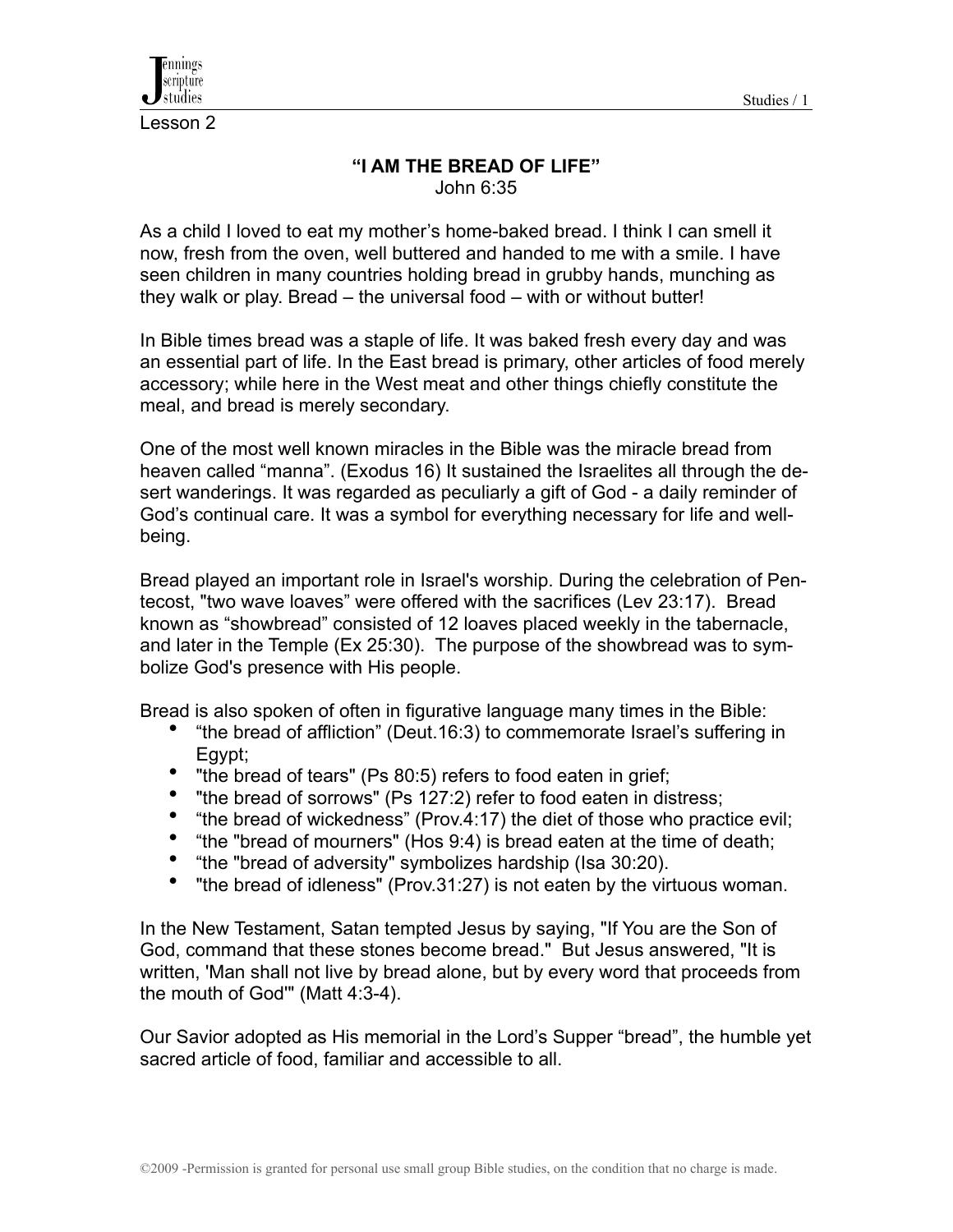

With this brief background about bread in the Bible, let us concentrate on the statement that Jesus made in John chapter 6 "*I Am the bread of life".* First, concentrate on:

## **I. THE STATEMENT'S AUTHOR.**

- **A. Listen To Christ's Claim**. Jesus called Himself:
	- "the true bread from heaven" (6:32),<br>• "the bread of Cod" (6:33)
	- "the bread of God" (6:33),
	- "the bread which came down from heaven" (6:41),
	- 2 times He said, "I am the bread of life" (6:35,48), and
	- one time "I am the living bread" (6:51).

 Only a mad man would make a claim like that if it were not true. The Jews objected to Christ's claim – "At this the Jews began to grumble about him because he said, "I am the bread that came down from heaven." 42 They said, "Is this not Jesus, the son of Joseph, whose father and mother we know? How can he now say, 'I came down from heaven'?" (John 6:41-42 NIV)

 These people had seen and had eaten the miraculously multiplied loaves and fish the day before. What other evidence did they need that Jesus was who He claimed to be? The fickle and the faithless are with us yet today.

### **B. Look At Christ's Credential**.

- 1. As we saw in the previous lesson, the "**I Am"** statements of Jesus have great significance. In Exodus 3:14 we read, "God said to Moses, "I AM WHO I AM. This is what you are to say to the Israelites: 'I AM has sent me to you.'"
- 2. **"I Am That I Am"** is God's name for Himself. The name means = "the eternal, self-existing one." When Jesus declared Himself to be "**I AM"** He was identifying Himself as God!
- 3. The Author of the "I Am the bread of life" declaration, is none other than God in the flesh! He is the Bread of God, God the Bread -the food of our souls. He is that to the soul which bread is to the body. He nourishes and supports spiritual life as bread does the physical life.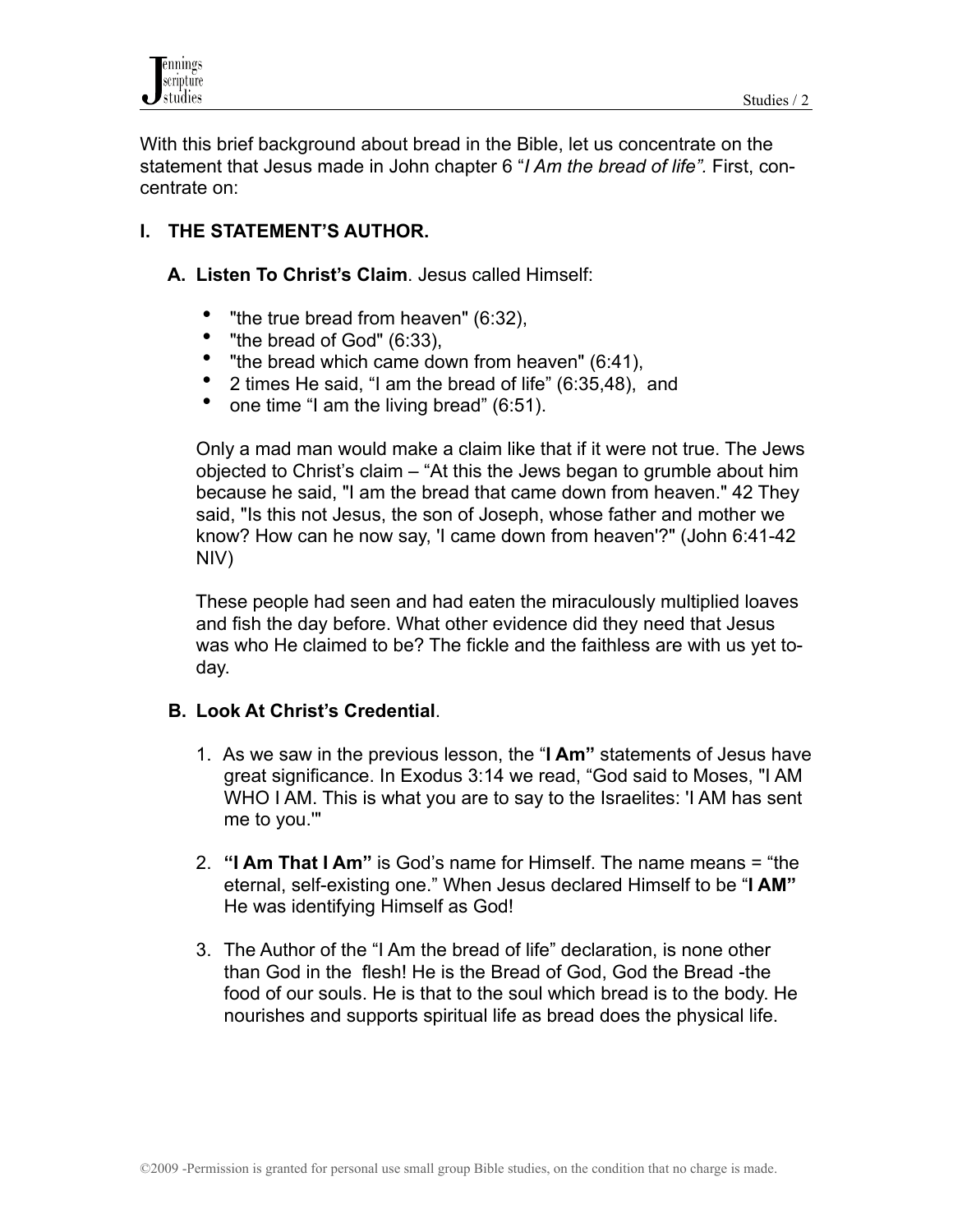

### **C. Learn Of Christ's Critics.**

- 1. The Jews who heard Him that day understood that Jesus was saying that He was God. In 6:41-42 we read, "At this the Jews began to grumble about him because he said, "I am the bread that came down from heaven." They said, "Is this not Jesus, the son of Joseph, whose father and mother we know? How can he now say, 'I came down from heaven'?"
- 2. Jesus had just miraculously fed 5,000 people and they now doubt Him? Yes! People are so fickle. They said, "What miraculous sign then will you give that we may see it and believe you?" (John 6:30)
- 3. In John 14:11 Jesus said to Philip, "Believe me when I say that I am in the Father and the Father is in me; or at least believe on the evidence of the miracles themselves."

### **II. THE STATEMENT ANALYZED**.

### **A. The Occasion Of The Statement.**

- 1. The occasion for Jesus' startling statement was the miraculous multiplication of the lad's lunch and the feeding of the 5,000. The mass of hungry humanity came back the next day for a second helping of miracle bread.
- 2. In fact they said that if he will provide a suitable "sign" they will believe that He is the Messiah (v.30). This suitable sign in their minds was for Jesus to once again provide manna from Heaven as they believed that Moses did for the Children of Israel in the wilderness. Therefore the people were challenging Jesus to produce the bread of God, manna, in order to prove His claim to be the Messiah.
- 3. Jesus corrected their thinking. He said, "I tell you the truth, it is not Moses who has given you the bread from heaven, but it is my Father who gives you the true bread from heaven." (v.32). Furthermore, the Bread of God was a Person and that He was that Person: "For the bread of God is he who comes down from heaven and gives life to world." (v.33.)

### **B. The Offer In The Statement.**

 "I Am the bread of life" is a pointed and powerful statement. Let us take it apart as follows: "**I Am"** - here we have The Cause; "**life**" – here we have the Effect.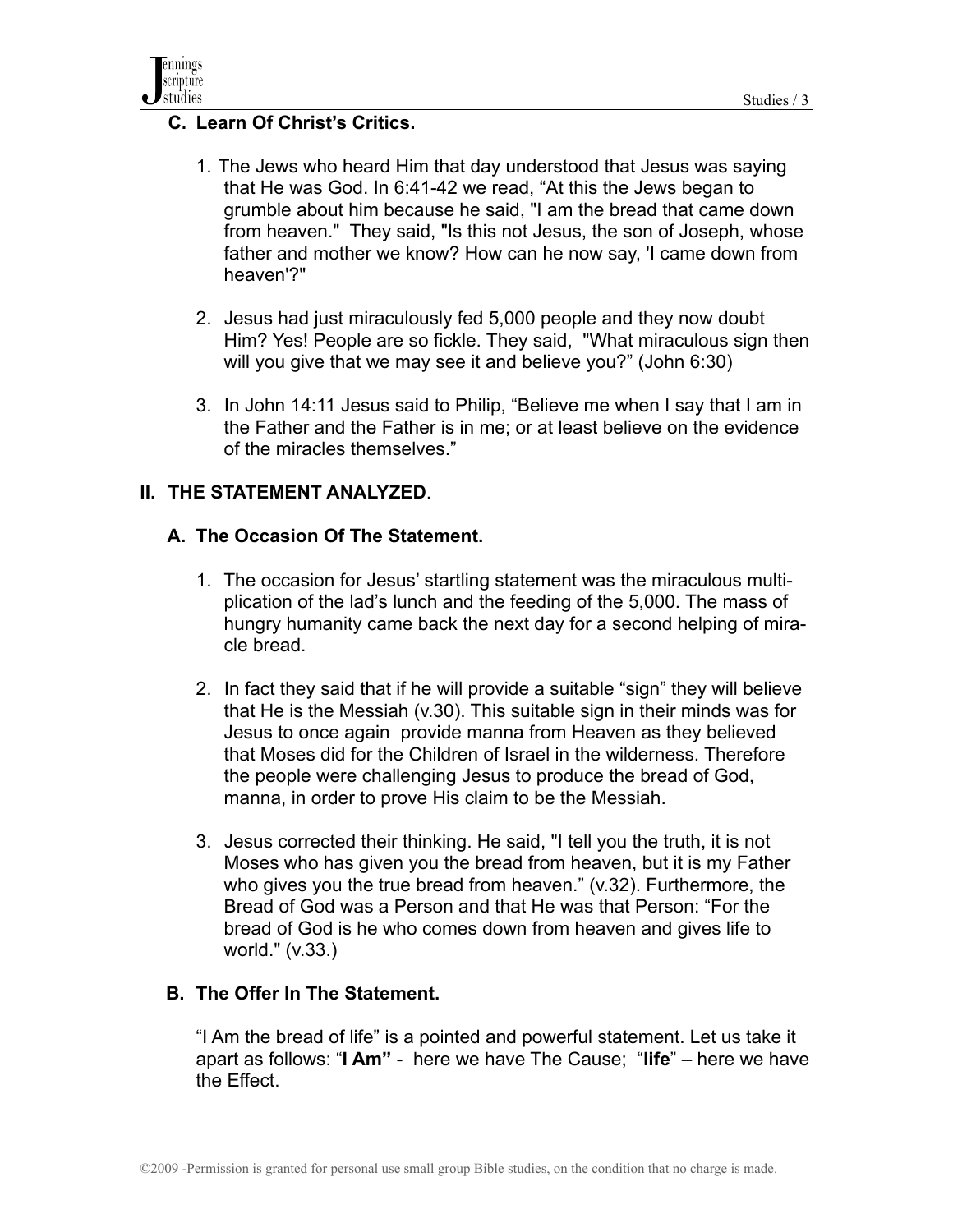This self-revelation statement of Jesus endears Him the more to us. "I am the bread of life" – life! Why, that is just what we all want! This was an absolutely new declaration, an offer that they had never heard before. What does this suggest to us?

1. First, Jesus Is Life's Source.

 "I am the bread of life"(v.35) It is no coincidence that Jesus was born in Bethlehem, which means "house of bread"! He is claiming to be that which one needs in order to have life and continue to live. Without Him there is existence, but not life! Christ gives eternal life. He not only has that quality of life in Himself, but He gives that life to all those who will come to Him! Not Only Is Jesus the Source of Life but:

2. Second, Jesus Is Life's Sustainer.

 When Jesus spoke of Himself as being "bread" He was using an image that everyone understood. In Jesus' day bread was more than a common part of the daily diet, it was the staple of one's diet. Bread is essential to life; it is one of life's basic elements. It sustains life. In the model prayer in Luke 11, Jesus taught his disciples to pray, "Give us this day our daily bread." (Lk 11:3).

 But humankind's greater need is for soul food. "I am the bread of life" addresses. The need of the soul. Jesus is essential to our lives. We cannot live life, eternal life, without Him. He alone can sustain spiritual life and health. Not Only is Jesus The Sustainer of Life but:

3. Third, Jesus Is Life's Satisfaction.

 Jesus satisfies eternally. "And Jesus said to them, "I am the bread of life. He who comes to Me shall never hunger, and he who believes in Me shall never thirst" (John 6:35). Some of the most dissatisfied people in the world live in luxury. There are people who have more than enough to eat and a comfortable place to live yet they are not satisfied.

We are born hungry. As an infant we are hungry. As we grow our hunger grows. Within the depths of our being is a hunger that earth's bread cannot satisfy. Only "the living bread that came down from heaven" (v.41) satisfies that hunger.

 St. Augustine expressed it like this: "Thou hast made us for Thyself, and our restless soul can find no rest until they find their rest in Thee." Eating literal bread satisfies temporarily. Eating the spiritual Bread that Jesus offers satisfies permanently – "never hunger" – "never thirst" again!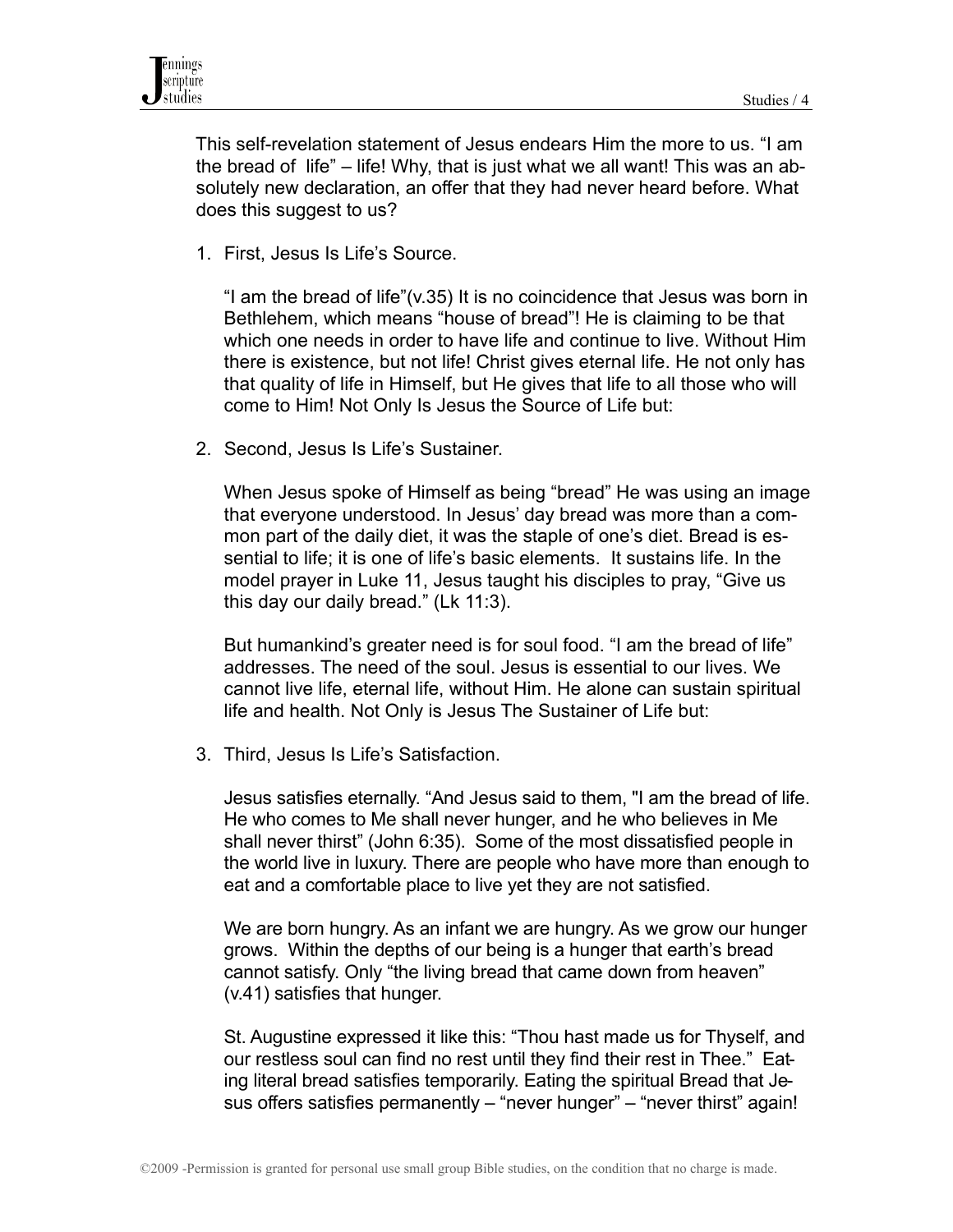# **III. THE STATEMENT APPROPRIATED.**

Jesus' declaration that he is the Bread of Life is also His invitation for us to taste and experience the abundant life that He alone provides.We do not need to speculate about how to appropriate the Bread of Life. Jesus tells us how as He continues to talk to the bread-seekers that day. Will they appropriate Him as the Bread of Life? Let us find out. I suggest two principles that apply here::

### **A. There Must Be An Appetite For The Food**.

What prompts us, motivates us, to eat physical food? We hunger – we have an appetite for it. It is also true regarding the soul. We must sense our emptiness and need for food for the soul. Jesus said to these people in John 6:27 "Do not labor for the food which perishes, but for the food which endures to everlasting life."

These people had appetites for food for their stomachs but they seemed to have no appetite for food for their souls. Do we ? In the Sermon on the Mount, Jesus said, "Blessed are those who hunger and thirst for righteousness, For they shall be filled." (Matt.5:6) How is our spiritual appetite for the Bread of Life?

### **B. There Must Be Assimilation Of The Food.**

"Bread" is mentioned 17 times in John 6 and the word "eat" or "eats" ten times. Bread is meant to be eaten, consumed, assimilated. At least 5,000 had eaten the miraculously multiplied bread and fish.

Jesus used the process of physical digestion to teach spiritual truth. Food must be eaten - taken into the body to provide physical life and health. Likewise, we must "take in Christ", appropriate Him in order to receive eternal life. Jesus said, "This is the bread which comes down from heaven, that one may **eat** of it and not die" (John 6:50).

Jesus continued and His words were met by revulsion. He said, "If anyone eats of this bread, he will live forever. This bread is my flesh, which I will give for the life of the world." Then the Jews began to argue sharply among themselves, "How can this man give us his flesh to eat?" Jesus said to them, "I tell you the truth, unless you eat the flesh of the Son of Man and drink his blood, you have no life in you.

 Whoever eats my flesh and drinks my blood has eternal life, and I will raise him up at the last day." (John 6:51-54)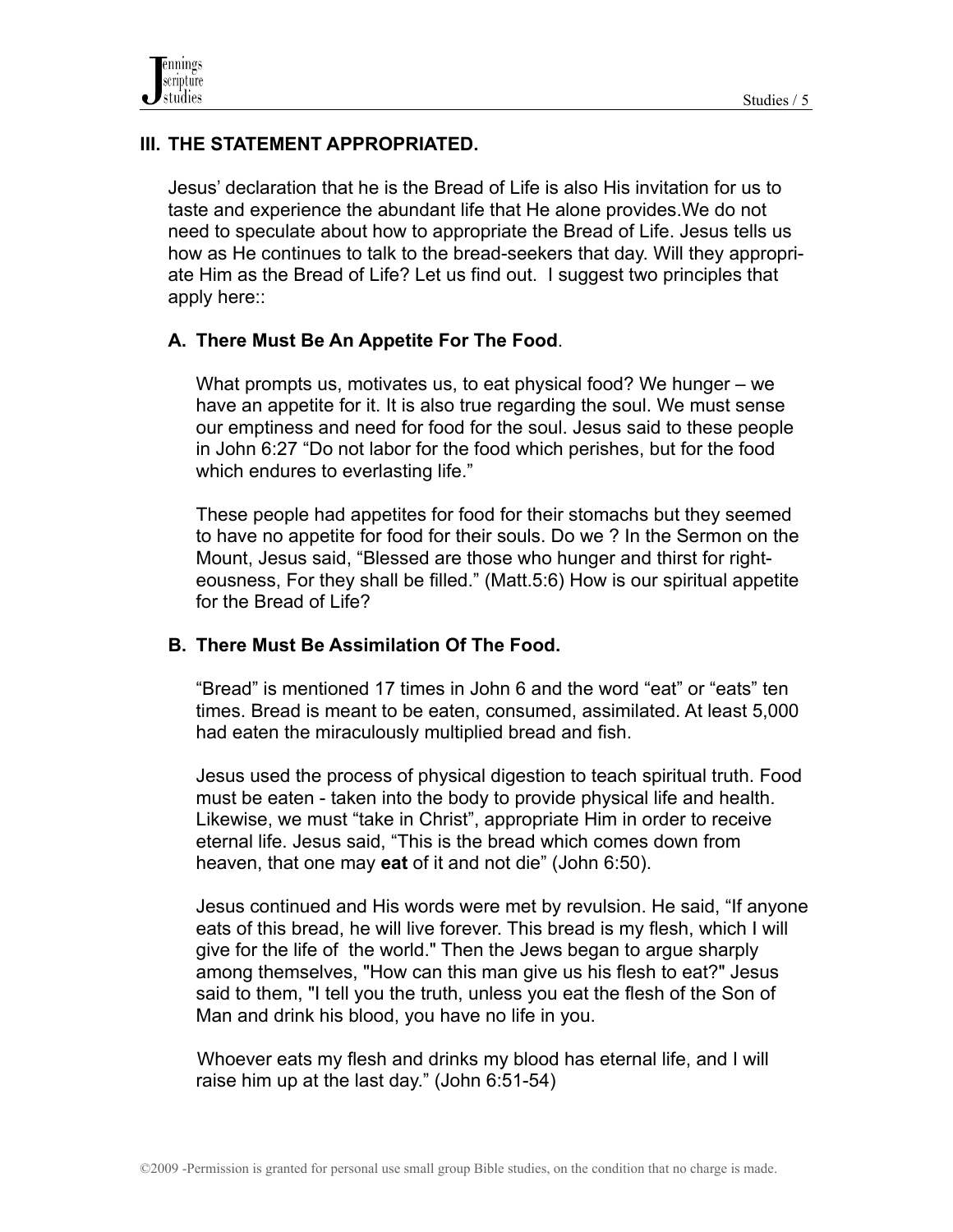The people rebelled at Jesus words: "Therefore many of His disciples, when they heard this, said, 'This is a hard saying; who can understand it?' From that time many of His disciples went back and walked with Him no more.'"(Jn. 6:65-66)

They failed to make a distinction between the physical and the spiritual. How do we "eat" Christ? Not literally of course. The realm of the spiritual is experienced by exercising faith. We believe, receive, appropriate, accept by faith, Christ, the Bread of Life, into our lives.

John 6:29-30 "Jesus answered and said to them, "This is the work of God, that you believe in Him whom He sent." Therefore they said to Him, "What sign will You perform then, that we may see it and believe You?" Jesus replied: "I am the bread of life. He who comes to Me shall never hunger, and he who **believes** in Me shall never thirst. But I said to you that you have seen Me and yet do not **believe***."*(Jn.6:35-36) Jesus continues:*"But there are some of you who do not* **believe.**" For Jesus knew from the beginning who they were who did not **believe,** and who would betray Him." (John 6:64,65) Then some said, "we have come to **believe** and know that You are the Christ, the Son of the living God." (John 6:69)

Eating is believing! Believing is eating! That is how we appropriate the "Bread of Life." Have you appropriated the Bread of Life for your soul's hunger?

#### **SUMMATION**

- 1. Jesus is "the bread of life" come down from heaven;
- 2. He is the source, sustainer and satisfier of life eternal;
- 3. He enters the life of the one who "eats", that is, "believes","receives" Christ, the Bread of life.

This lesson has not been intended to be an exposition of the entire  $6<sup>th</sup>$  chapter of John's Gospel, but an explanation of the central statement that Jesus made in the chapter which is "I Am the bread of life." However, I must not miss the opportunity to give God's view of salvation in this chapter. It is as follows:

**1. God Draws All Who Are To Be Saved.** (Jn.6:44) **"***No one can come to Me unless the Father who sent Me draws him."*

 We hear much these days about churches having "seeker services". That is, services for those who, ostensibly, are seeking God. I have trouble with this emphasis in the light of John 6:44 and Rom 3:11 which tells us "There is none who seeks after God." If God did not draw no one would come to Him!